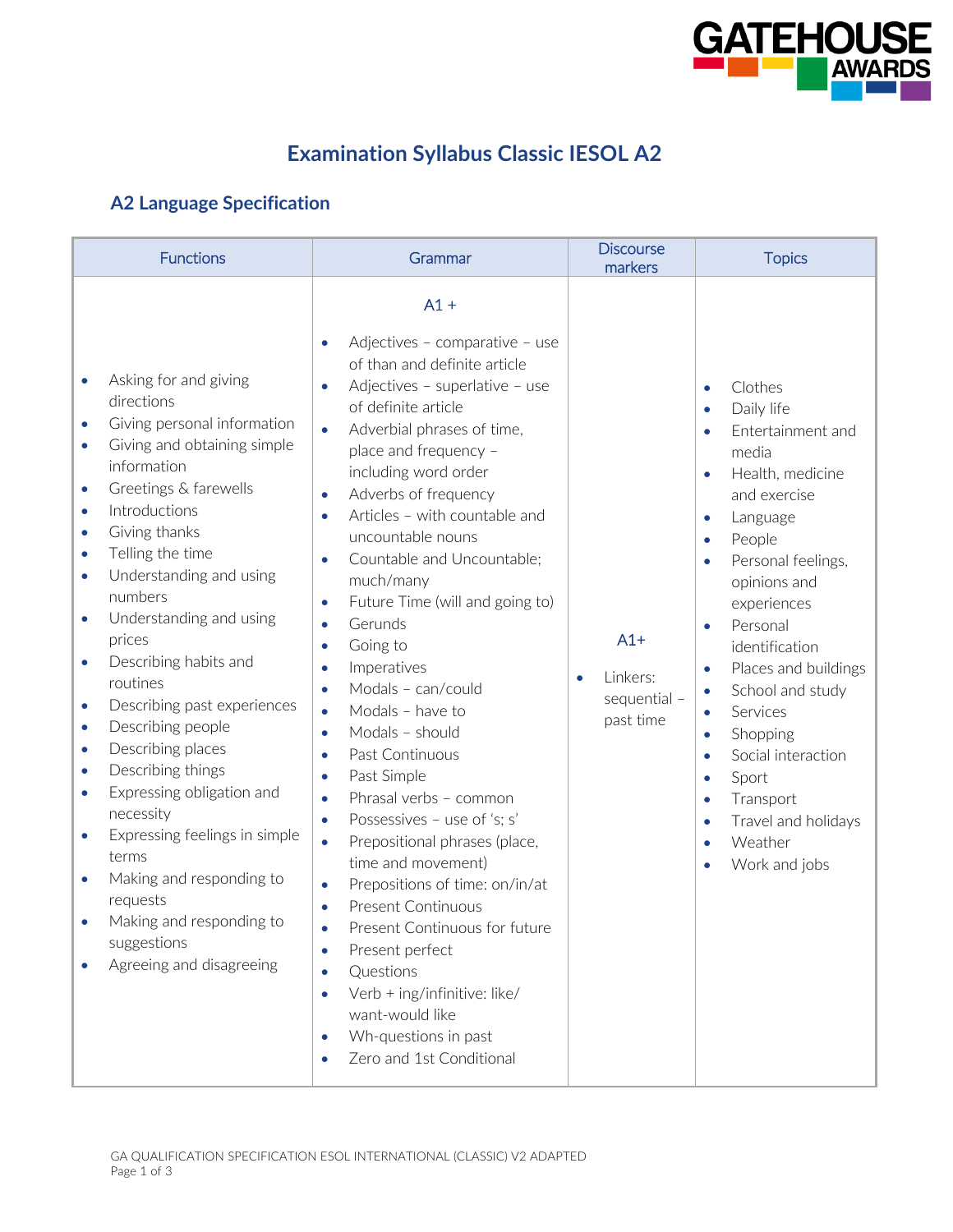

## **A2 Communicative Functions & Notions**

- Greet
- Respond to greetings
- Take leave
- Give personal information
- Ask for personal details
- Describe self and others
- Ask for descriptions of people
- Describe places and things
- Ask for descriptions of places and things
- Compare people, places, things
- Make comparative questions
- Describe daily routines and regular activities
- Ask about regular or daily routines
- Narrate–talk about past events (1st person narrative)
- Narrate-talk about past events (3rd person narrative)
- Ask about past events
- Talk about future plans, arrangements and intentions
- Ask about future plans and intentions
- Express need
- Make requests—ask for something face-to-face or on the telephone
- Respond to formal and informal requests for something
- Make requests—ask someone to do something in formal and informal situations
- Respond to formal and informal requests to do something
- Make requests—ask for directions
- Respond to requests for directions
- Make requests—ask for permission formally
- Respond to formal requests for permission
- Ask about people's feelings, opinions, interests, wishes, hopes
- Respond to questions about preference
- Ask for clarification and explanation
- Respond to requests for clarification
- Respond to requests for explanations
- Respond for requests for directions
- Check back
- Express likes and dislikes with reasons, and cause and effect
- Express views, with reasons, and cause and effect
- Express wishes and hopes
- Apologise, and give reason
- Express thanks gratefully
- Give warnings
- Express possession
- Ask about possession
- Offer
- Insist politely
- Persuade